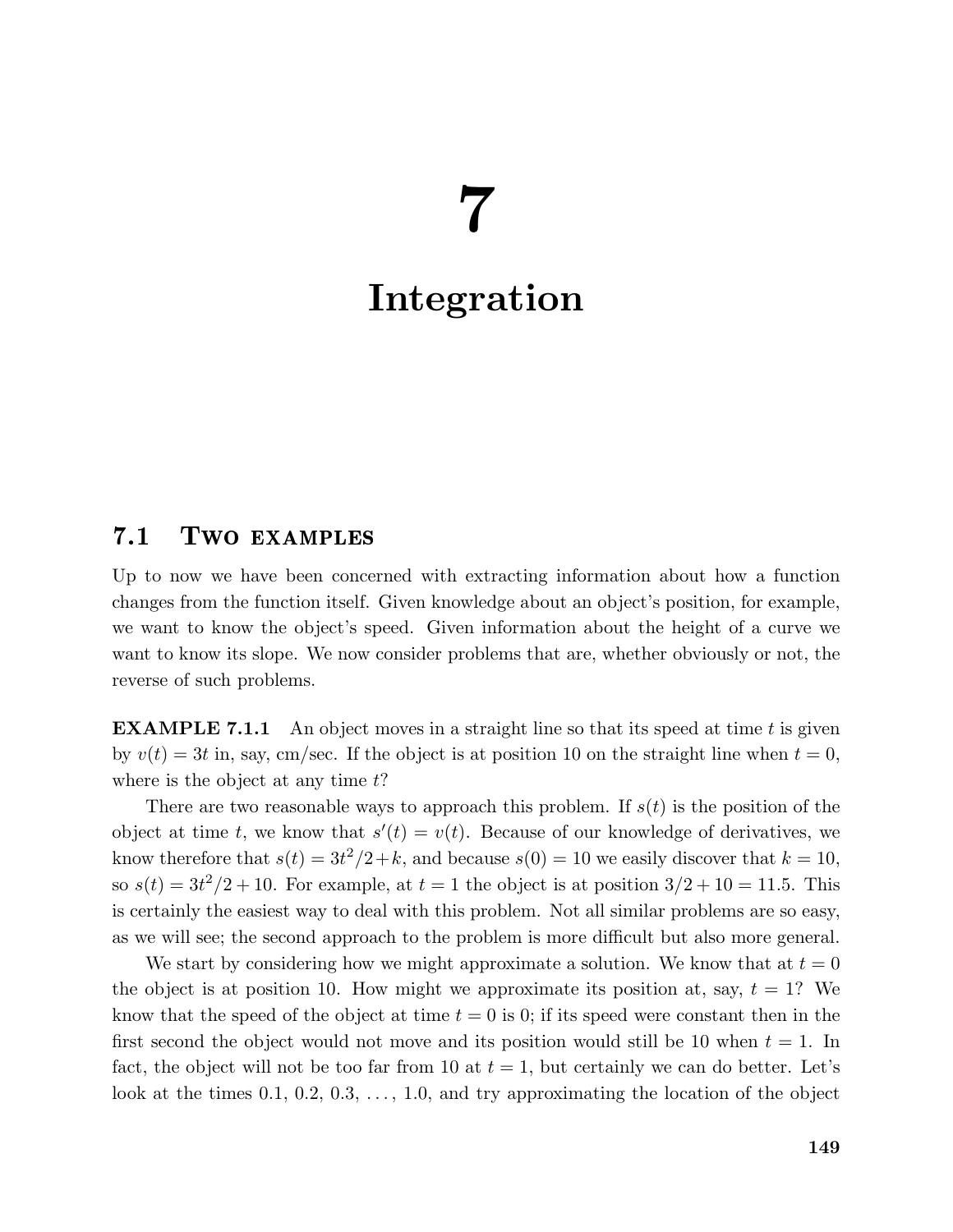#### 150 Chapter 7 Integration

at each, by supposing that during each tenth of a second the object is going at a constant speed. Since the object initially has speed 0, we again suppose it maintains this speed, but only for a tenth of second; during that time the object would not move. During the tenth of a second from  $t = 0.1$  to  $t = 0.2$ , we suppose that the object is traveling at 0.3 cm/sec, namely, its actual speed at  $t = 0.1$ . In this case the object would travel  $(0.3)(0.1) = 0.03$ centimeters: 0.3 cm/sec times 0.1 seconds. Similarly, between  $t = 0.2$  and  $t = 0.3$  the object would travel  $(0.6)(0.1) = 0.06$  centimeters. Continuing, we get as an approximation that the object travels

$$
(0.0)(0.1) + (0.3)(0.1) + (0.6)(0.1) + \cdots + (2.7)(0.1) = 1.35
$$

centimeters, ending up at position 11.35. This is a better approximation than 10, certainly, but is still just an approximation. (We know in fact that the object ends up at position 11.5, because we've already done the problem using the first approach.) Presumably, we will get a better approximation if we divide the time into one hundred intervals of a hundredth of a second each, and repeat the process:

$$
(0.0)(0.01) + (0.03)(0.01) + (0.06)(0.01) + \cdots + (2.97)(0.01) = 1.485.
$$

We thus approximate the position as 11.485. Since we know the exact answer, we can see that this is much closer, but if we did not already know the answer, we wouldn't really know how close.

We can keep this up, but we'll never really know the exact answer if we simply compute more and more examples. Let's instead look at a "typical" approximation. Suppose we divide the time into  $n$  equal intervals, and imagine that on each of these the object travels at a constant speed. Over the first time interval we approximate the distance traveled as  $(0.0)(1/n) = 0$ , as before. During the second time interval, from  $t = 1/n$  to  $t = 2/n$ , the object travels approximately  $3(1/n)(1/n) = 3/n^2$  centimeters. During time interval number *i*, the object travels approximately  $(3(i-1)/n)(1/n) = 3(i-1)/n^2$  centimeters, that is, its speed at time  $(i - 1)/n$ ,  $3(i - 1)/n$ , times the length of time interval number i,  $1/n$ . Adding these up as before, we approximate the distance traveled as

$$
(0)\frac{1}{n} + 3\frac{1}{n^2} + 3(2)\frac{1}{n^2} + 3(3)\frac{1}{n^2} + \dots + 3(n-1)\frac{1}{n^2}
$$

centimeters. What can we say about this? At first it looks rather less useful than the concrete calculations we've already done. But in fact a bit of algebra reveals it to be much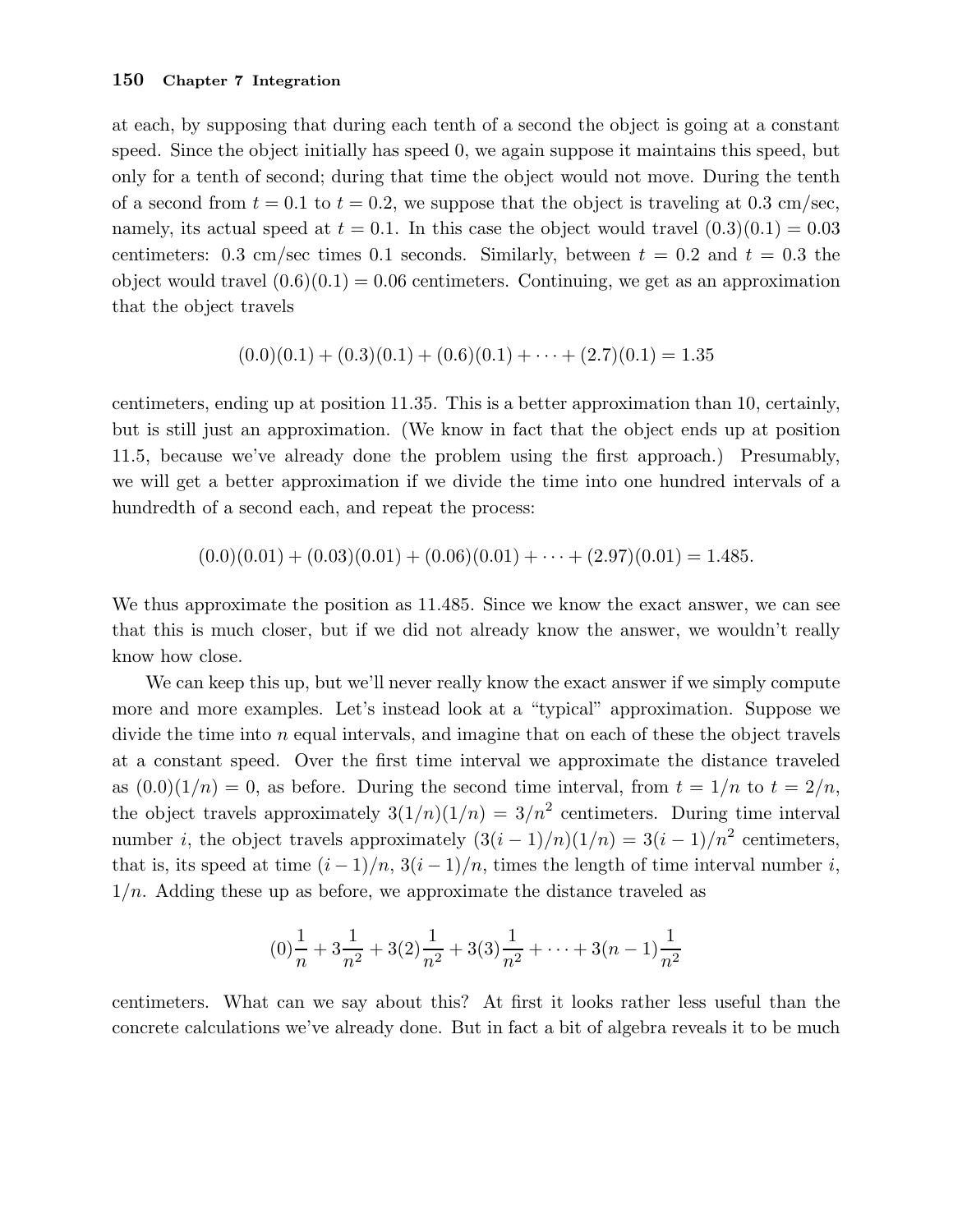more useful. We can factor out a 3 and  $1/n^2$  to get

$$
\frac{3}{n^2}(0+1+2+3+\cdots+(n-1)),
$$

that is,  $3/n^2$  times the sum of the first  $n-1$  positive integers. Now we make use of a fact you may have run across before:

$$
1 + 2 + 3 + \dots + k = \frac{k(k+1)}{2}.
$$

In our case we're interested in  $k = n - 1$ , so

$$
1 + 2 + 3 + \dots + (n - 1) = \frac{(n - 1)(n)}{2} = \frac{n^2 - n}{2}.
$$

This simplifies the approximate distance traveled to

$$
\frac{3}{n^2}\frac{n^2-n}{2} = \frac{3}{2}\frac{n^2-n}{n^2} = \frac{3}{2}\left(\frac{n^2}{n^2} - \frac{n}{n^2}\right) = \frac{3}{2}\left(1 - \frac{1}{n}\right).
$$

Now this is quite easy to understand: as  $n$  gets larger and larger this approximation gets closer and closer to  $(3/2)(1-0) = 3/2$ , so that  $3/2$  is the exact distance traveled during one second, and the final position is 11.5.

So for  $t = 1$ , at least, this rather cumbersome approach gives the same answer as the first approach. But really there's nothing special about  $t = 1$ ; let's just call it t instead. In this case the approximate distance traveled during time interval number  $i$  is  $3(i-1)(t/n)(t/n) = 3(i-1)t^2/n^2$ , that is, speed  $3(i-1)(t/n)$  times time  $t/n$ , and the total distance traveled is approximately

$$
(0)\frac{t}{n} + 3(1)\frac{t^2}{n^2} + 3(2)\frac{t^2}{n^2} + 3(3)\frac{t^2}{n^2} + \dots + 3(n-1)\frac{t^2}{n^2}.
$$

As before we can simplify this to

$$
\frac{3t^2}{n^2}(0+1+2+\cdots+(n-1))=\frac{3t^2}{n^2}\frac{n^2-n}{2}=\frac{3}{2}t^2\left(1-\frac{1}{n}\right).
$$

In the limit, as n gets larger, this gets closer and closer to  $(3/2)t^2$  and the approximated position of the object gets closer and closer to  $(3/2)t^2 + 10$ , so the actual position is  $(3/2)t^2 + 10$ , exactly the answer given by the first approach to the problem.  $\Box$ 

**EXAMPLE 7.1.2** Find the area under the curve  $y = 3x$  between  $x = 0$  and any positive value x. There is here no obvious analogue to the first approach in the previous example,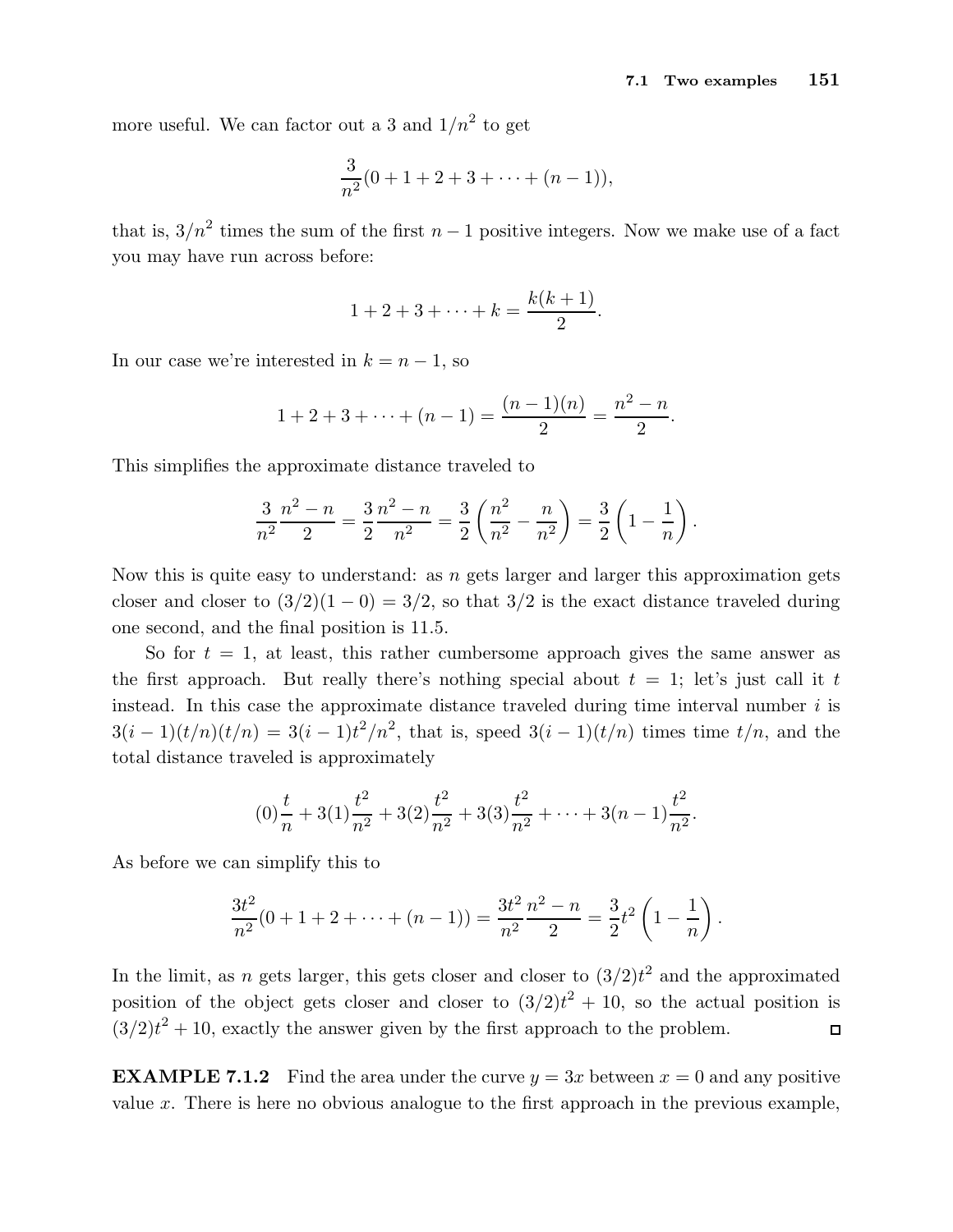## 152 Chapter 7 Integration

but the second approach works fine. (Because the function  $y = 3x$  is so simple, there is another approach that works here, but it is even more limited in potential application than is approach number one.) How might we approximate the desired area? We know how to compute areas of rectangles, so we approximate the area by rectangles. Jumping straight to the general case, suppose we divide the interval between 0 and  $x$  into  $n$  equal subintervals, and use a rectangle above each subinterval to approximate the area under the curve. There are many ways we might do this, but let's use the height of the curve at the left endpoint of the subinterval as the height of the rectangle, as in figure 7.1.1. The height of rectangle number i is then  $3(i-1)(x/n)$ , the width is  $x/n$ , and the area is  $3(i-1)(x^2/n^2)$ . The total area of the rectangles is

$$
(0)\frac{x}{n} + 3(1)\frac{x^2}{n^2} + 3(2)\frac{x^2}{n^2} + 3(3)\frac{x^2}{n^2} + \dots + 3(n-1)\frac{x^2}{n^2}.
$$

By factoring out  $3x^2/n^2$  this simplifies to

$$
\frac{3x^2}{n^2}(0+1+2+\cdots+(n-1))=\frac{3x^2}{n^2}\frac{n^2-n}{2}=\frac{3}{2}x^2\left(1-\frac{1}{n}\right).
$$

As n gets larger this gets closer and closer to  $3x^2/2$ , which must therefore be the true area under the curve.  $\Box$ 



**Figure 7.1.1** Approximating the area under  $y = 3x$  with rectangles. Drag the slider to change the number of rectangles.

What you will have noticed, of course, is that while the problem in the second example appears to be much different than the problem in the first example, and while the easy approach to problem one does not appear to apply to problem two, the "approximation" approach works in both, and moreover the calculations are identical. As we will see, there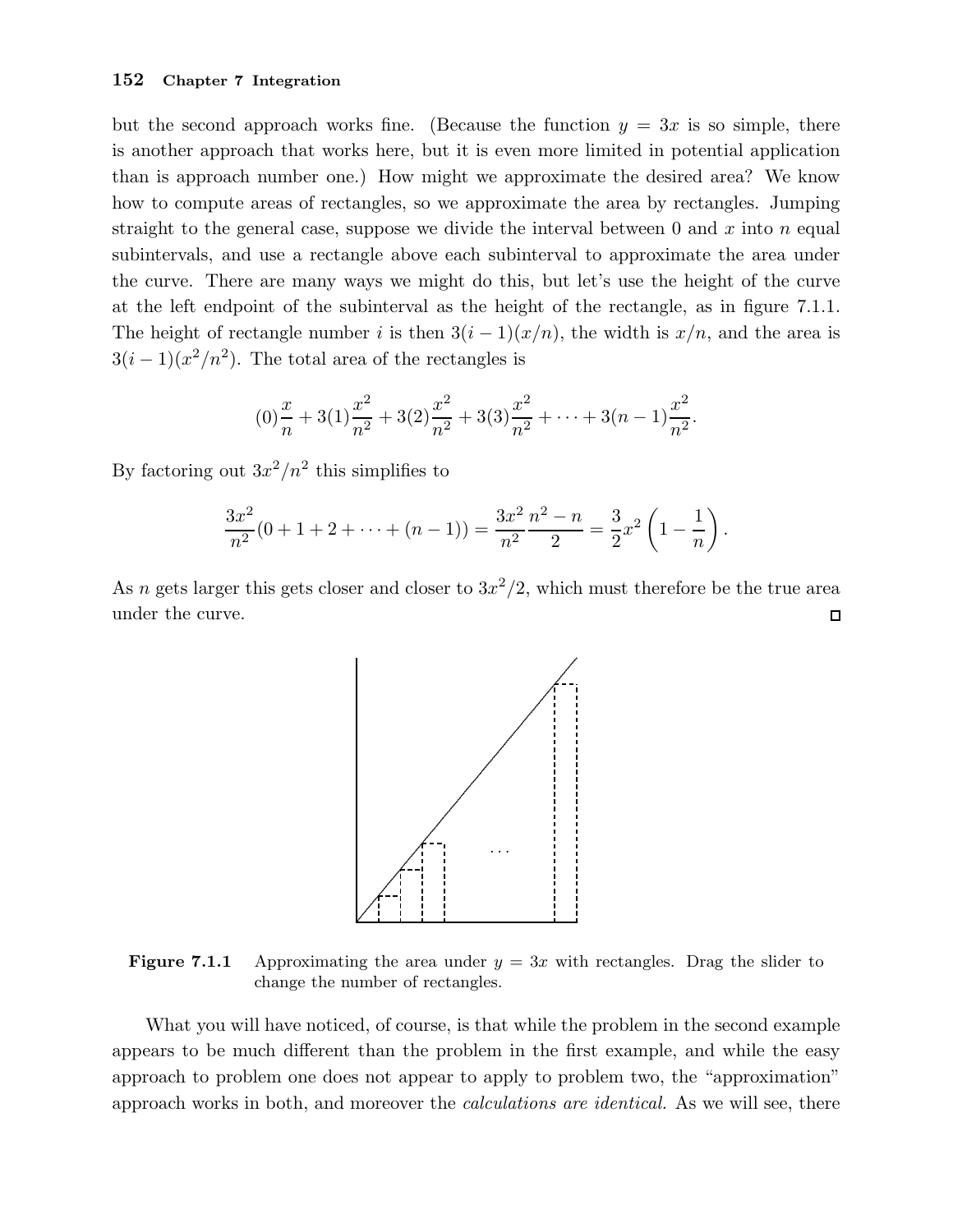are many, many problems that appear much different on the surface but that turn out to be the same as these problems, in the sense that when we try to approximate solutions we end up with mathematics that looks like the two examples, though of course the function involved will not always be so simple.

Even better, we now see that while the second problem did not appear to be amenable to approach one, it can in fact be solved in the same way. The reasoning is this: we know that problem one can be solved easily by finding a function whose derivative is  $3t$ . We also know that mathematically the two problems are the same, because both can be solved by taking a limit of a sum, and the sums are identical. Therefore, we don't really need to compute the limit of either sum because we know that we will get the same answer by computing a function with the derivative 3t or, which is the same thing,  $3x$ .

It's true that the first problem had the added complication of the "10", and we certainly need to be able to deal with such minor variations, but that turns out to be quite simple. The lesson then is this: whenever we can solve a problem by taking the limit of a sum of a certain form, we can instead of computing the (often nasty) limit find a new function with a certain derivative.

### Exercises 7.1.

- 1. Suppose an object moves in a straight line so that its speed at time t is given by  $v(t) = 2t+2$ , and that at  $t = 1$  the object is at position 5. Find the position of the object at  $t = 2$ .  $\Rightarrow$
- **2.** Suppose an object moves in a straight line so that its speed at time t is given by  $v(t) = t^2 + 2$ , and that at  $t = 0$  the object is at position 5. Find the position of the object at  $t = 2$ .
- **3.** By a method similar to that in example 7.1.2, find the area under  $y = 2x$  between  $x = 0$  and any positive value for  $x. \Rightarrow$
- 4. By a method similar to that in example 7.1.2, find the area under  $y = 4x$  between  $x = 0$  and any positive value for  $x. \Rightarrow$
- 5. By a method similar to that in example 7.1.2, find the area under  $y = 4x$  between  $x = 2$  and any positive value for x bigger than 2.  $\Rightarrow$
- 6. By a method similar to that in example 7.1.2, find the area under  $y = 4x$  between any two positive values for x, say  $a < b$ .  $\Rightarrow$
- 7. Let  $f(x) = x^2 + 3x + 2$ . Approximate the area under the curve between  $x = 0$  and  $x = 2$ using 4 rectangles and also using 8 rectangles.  $\Rightarrow$
- 8. Let  $f(x) = x^2 2x + 3$ . Approximate the area under the curve between  $x = 1$  and  $x = 3$ using 4 rectangles.  $\Rightarrow$

#### $7.2$ THE FUNDAMENTAL THEOREM OF CALCULUS

Let's recast the first example from the previous section. Suppose that the speed of the object is 3t at time t. How far does the object travel between time  $t = a$  and time  $t = b$ ? We are no longer assuming that we know where the object is at time  $t = 0$  or at any other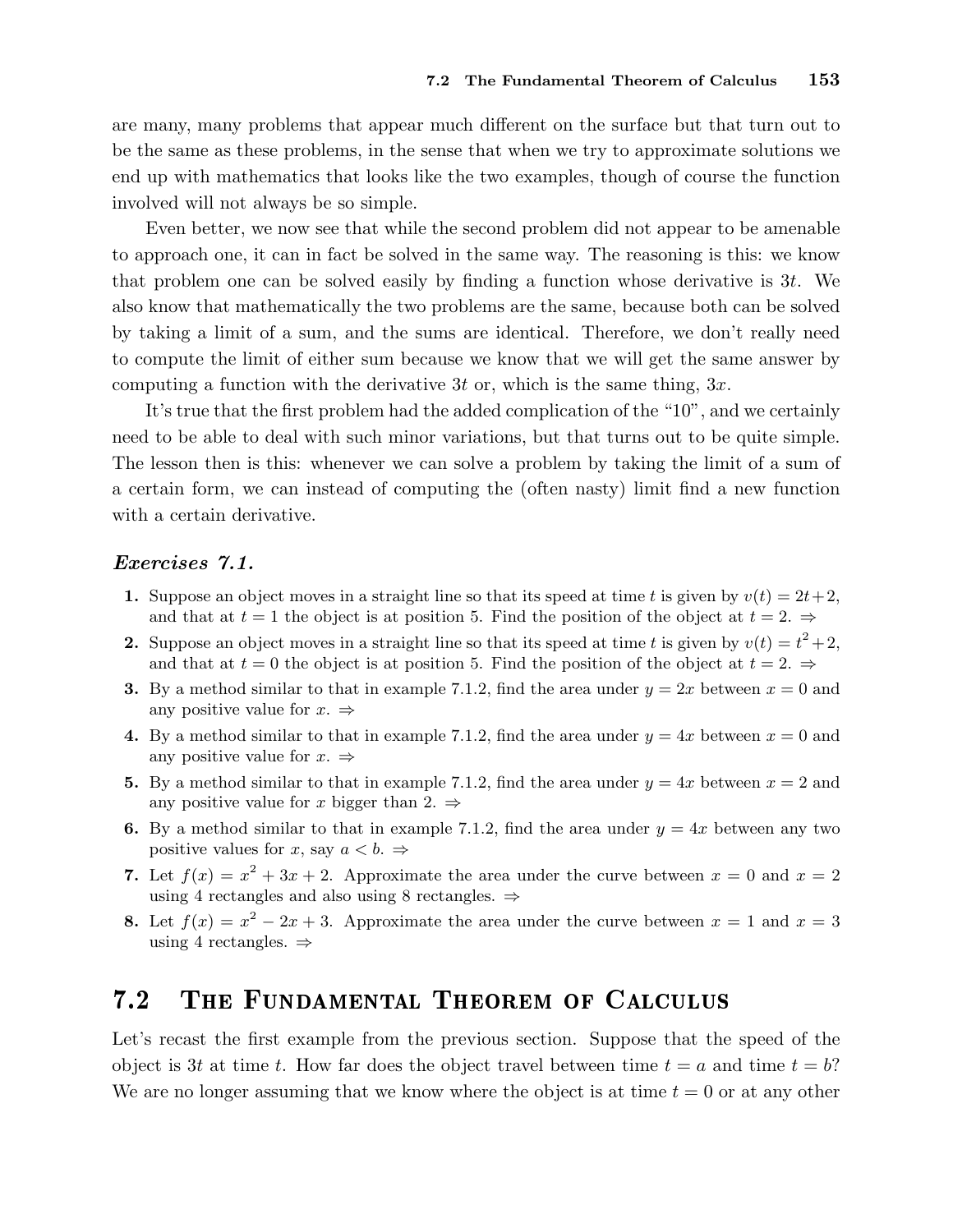time. It is certainly true that it is *somewhere*, so let's suppose that at  $t = 0$  the position is k. Then just as in the example, we know that the position of the object at any time is  $3t^2/2+k$ . This means that at time  $t = a$  the position is  $3a^2/2 + k$  and at time  $t = b$  the position is  $3b^2/2 + k$ . Therefore the change in position is  $3b^2/2 + k - (3a^2/2 + k) = 3b^2/2 - 3a^2/2$ . Notice that the k drops out; this means that it doesn't matter that we don't know  $k$ , it doesn't even matter if we use the wrong  $k$ , we get the correct answer. In other words, to find the change in position between time  $a$  and time  $b$  we can use any antiderivative of the speed function  $3t$ —it need not be the one antiderivative that actually gives the location of the object.

What about the second approach to this problem, in the new form? We now want to approximate the change in position between time  $a$  and time  $b$ . We take the interval of time between  $a$  and  $b$ , divide it into  $n$  subintervals, and approximate the distance traveled during each. The starting time of subinterval number i is now  $a + (i - 1)(b - a)/n$ , which we abbreviate as  $t_{i-1}$ , so that  $t_0 = a$ ,  $t_1 = a + (b - a)/n$ , and so on. The speed of the object is  $f(t) = 3t$ , and each subinterval is  $(b - a)/n = \Delta t$  seconds long. The distance traveled during subinterval number i is approximately  $f(t_{i-1})\Delta t$ , and the total change in distance is approximately

$$
f(t_0)\Delta t + f(t_1)\Delta t + \cdots + f(t_{n-1})\Delta t.
$$

The exact change in position is the limit of this sum as  $n$  goes to infinity. We abbreviate this sum using sigma notation:

$$
\sum_{i=0}^{n-1} f(t_i) \Delta t = f(t_0) \Delta t + f(t_1) \Delta t + \cdots + f(t_{n-1}) \Delta t.
$$

The notation on the left side of the equal sign uses a large capital sigma, a Greek letter, and the left side is an abbreviation for the right side. The answer we seek is

$$
\lim_{n \to \infty} \sum_{i=0}^{n-1} f(t_i) \Delta t.
$$

Since this must be the same as the answer we have already obtained, we know that

$$
\lim_{n \to \infty} \sum_{i=0}^{n-1} f(t_i) \Delta t = \frac{3b^2}{2} - \frac{3a^2}{2}.
$$

The significance of  $3t^2/2$ , into which we substitute  $t = b$  and  $t = a$ , is of course that it is a function whose derivative is  $f(t)$ . As we have discussed, by the time we know that we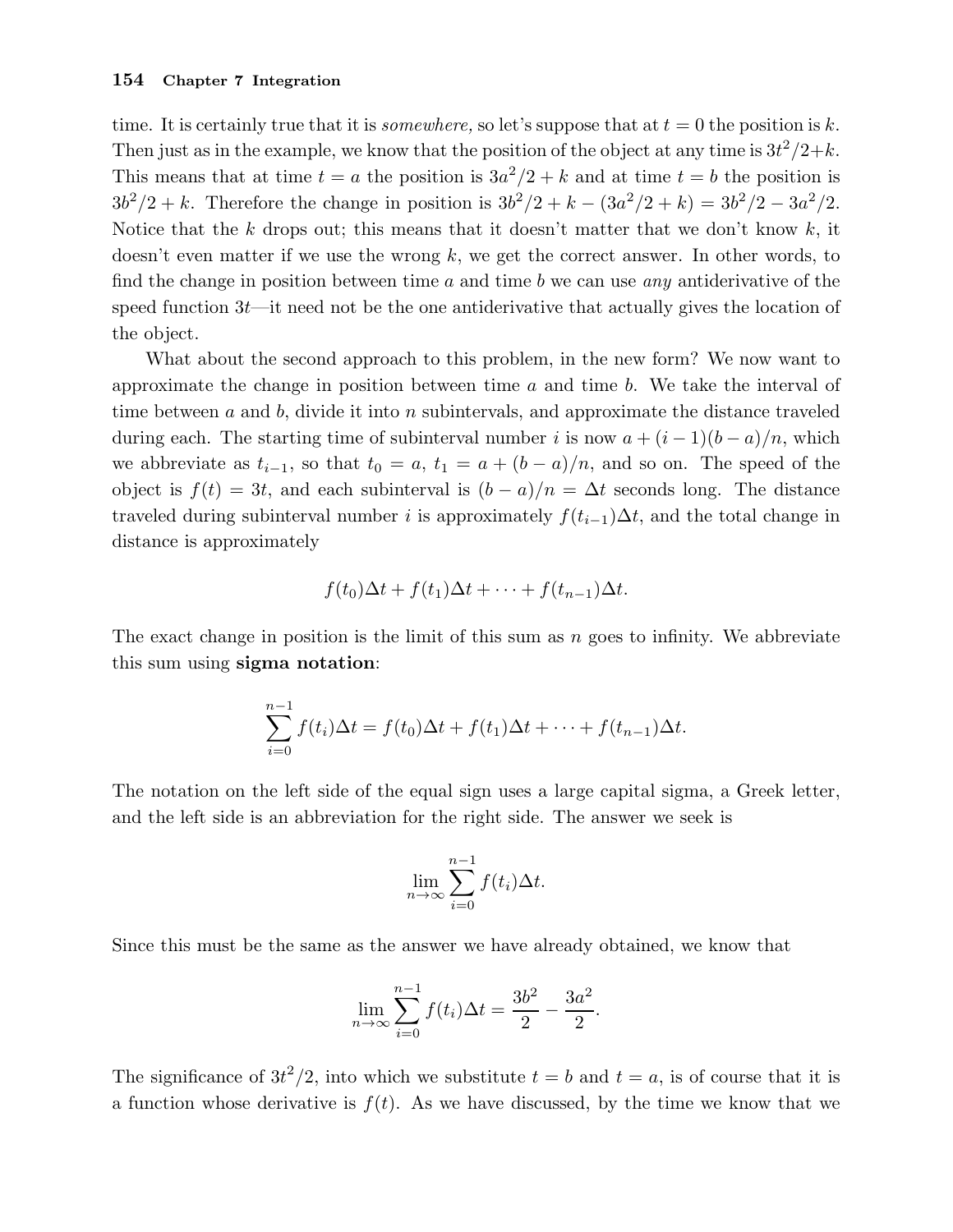want to compute

$$
\lim_{n \to \infty} \sum_{i=0}^{n-1} f(t_i) \Delta t,
$$

it no longer matters what  $f(t)$  stands for—it could be a speed, or the height of a curve, or something else entirely. We know that the limit can be computed by finding any function with derivative  $f(t)$ , substituting a and b, and subtracting. We summarize this in a theorem. First, we introduce some new notation and terms.

We write

$$
\int_{a}^{b} f(t) dt = \lim_{n \to \infty} \sum_{i=0}^{n-1} f(t_i) \Delta t
$$

if the limit exists. That is, the left hand side means, or is an abbreviation for, the right hand side. The symbol  $\int$  is called an **integral sign**, and the whole expression is read as "the integral of  $f(t)$  from a to b." What we have learned is that this integral can be computed by finding a function, say  $F(t)$ , with the property that  $F'(t) = f(t)$ , and then computing  $F(b) - F(a)$ . The function  $F(t)$  is called an **antiderivative** of  $f(t)$ . Now the theorem:

**THEOREM 7.2.1** Fundamental Theorem of Calculus Suppose that  $f(x)$  is continuous on the interval [a, b]. If  $F(x)$  is any antiderivative of  $f(x)$ , then

$$
\int_a^b f(x) dx = F(b) - F(a).
$$

Let's rewrite this slightly:

$$
\int_a^x f(t) dt = F(x) - F(a).
$$

We've replaced the variable x by t and b by x. These are just different names for quantities, so the substitution doesn't change the meaning. It does make it easier to think of the two sides of the equation as functions. The expression

$$
\int_{a}^{x} f(t) \, dt
$$

is a function: plug in a value for x, get out some other value. The expression  $F(x) - F(a)$ is of course also a function, and it has a nice property:

$$
\frac{d}{dx}(F(x) - F(a)) = F'(x) = f(x),
$$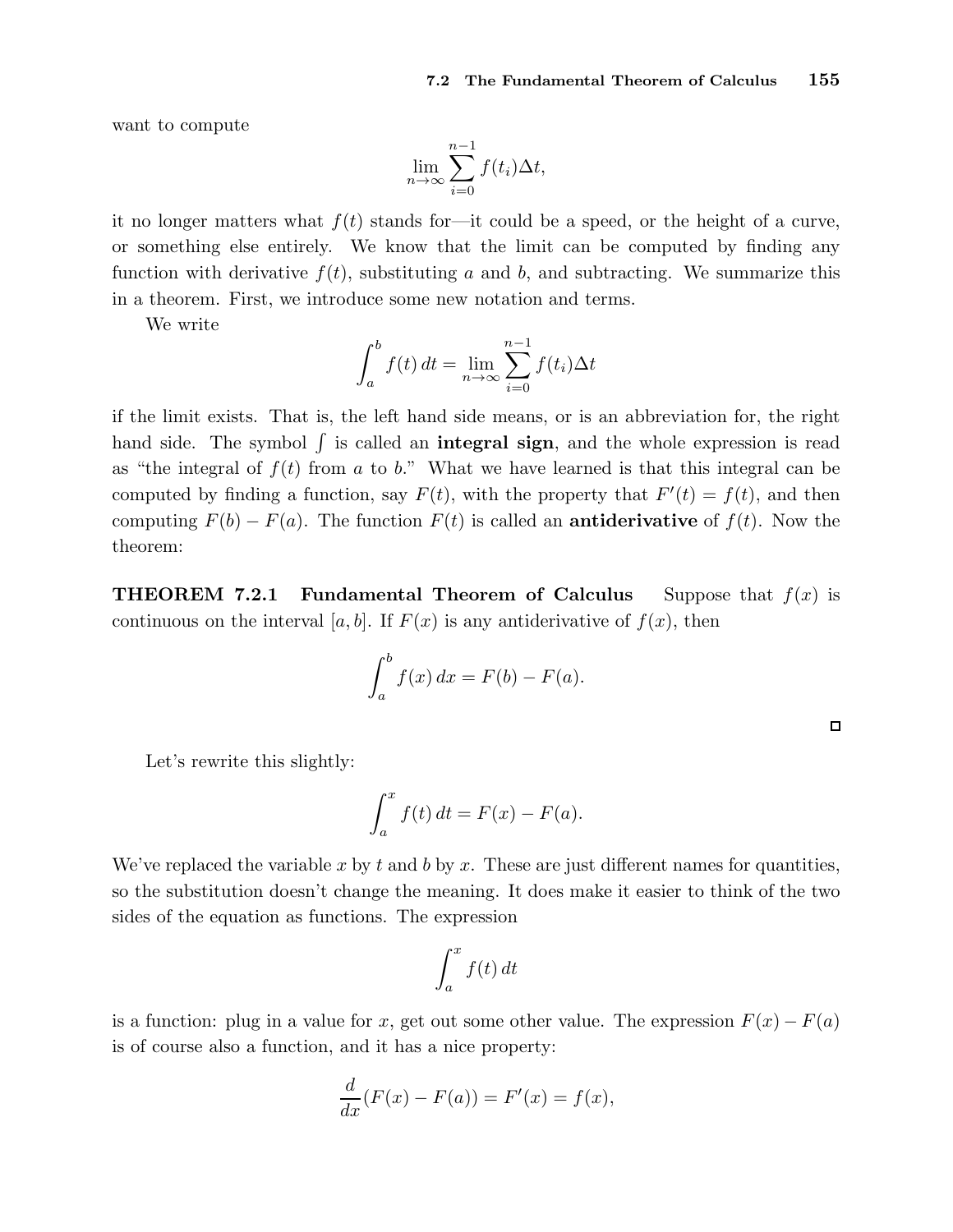since  $F(a)$  is a constant and has derivative zero. In other words, by shifting our point of view slightly, we see that the odd looking function

$$
G(x) = \int_{a}^{x} f(t) dt
$$

has a derivative, and that in fact  $G'(x) = f(x)$ . This is really just a restatement of the Fundamental Theorem of Calculus, and indeed is often called the Fundamental Theorem of Calculus. To avoid confusion, some people call the two versions of the theorem "The Fundamental Theorem of Calculus, part I" and "The Fundamental Theorem of Calculus, part II", although unfortunately there is no universal agreement as to which is part I and which part II. Since it really is the same theorem, differently stated, some people simply call them both "The Fundamental Theorem of Calculus."

**THEOREM 7.2.2** Fundamental Theorem of Calculus Suppose that  $f(x)$  is continuous on the interval  $[a, b]$  and let

$$
G(x) = \int_a^x f(t) \, dt.
$$

Then  $G'(x) = f(x)$ .

We have not really proved the Fundamental Theorem. In a nutshell, we gave the following argument to justify it: Suppose we want to know the value of

$$
\int_{a}^{b} f(t) dt = \lim_{n \to \infty} \sum_{i=0}^{n-1} f(t_i) \Delta t.
$$

We can interpret the right hand side as the distance traveled by an object whose speed is given by  $f(t)$ . We know another way to compute the answer to such a problem: find the position of the object by finding an antiderivative of  $f(t)$ , then substitute  $t = a$  and  $t = b$  and subtract to find the distance traveled. This must be the answer to the original problem as well, even if  $f(t)$  does not represent a speed.

What's wrong with this? In some sense, nothing. As a practical matter it is a very convincing argument, because our understanding of the relationship between speed and distance seems to be quite solid. From the point of view of mathematics, however, it is unsatisfactory to justify a purely mathematical relationship by appealing to our understanding of the physical universe, which could, however unlikely it is in this case, be wrong.

A complete proof is a bit too involved to include here, but we will indicate how it goes. First, if we can prove the second version of the Fundamental Theorem, theorem 7.2.2, then we can prove the first version from that:

 $\Box$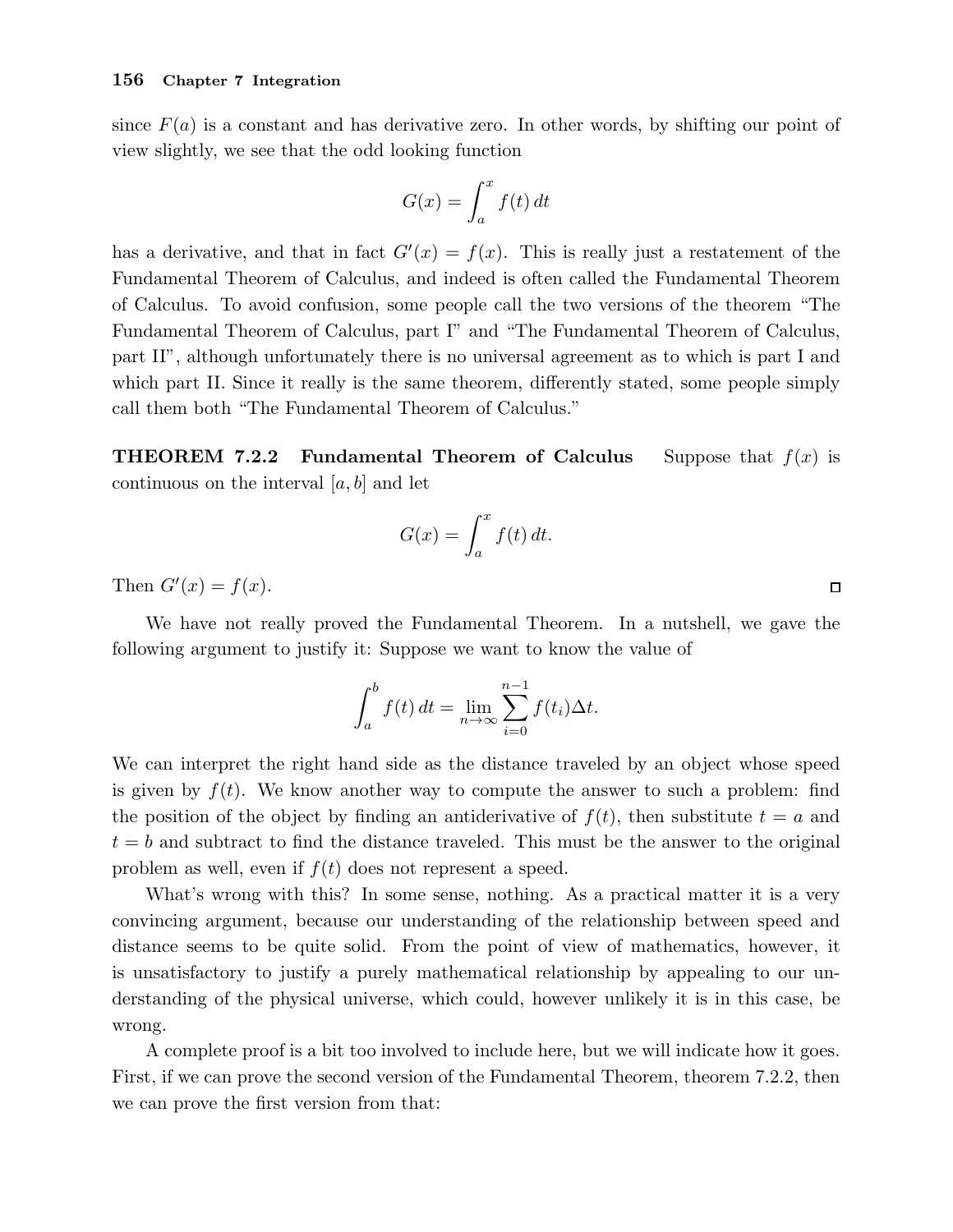**Proof of Theorem 7.2.1.** We know from theorem 7.2.2 that

$$
G(x) = \int_{a}^{x} f(t) dt
$$

is an antiderivative of  $f(x)$ , and therefore any antiderivative  $F(x)$  of  $f(x)$  is of the form  $F(x) = G(x) + k$ . Then

$$
F(b) - F(a) = G(b) + k - (G(a) + k) = G(b) - G(a)
$$
  
= 
$$
\int_{a}^{b} f(t) dt - \int_{a}^{a} f(t) dt.
$$

It is not hard to see that  $\int^a$ a  $f(t) dt = 0$ , so this means that

$$
F(b) - F(a) = \int_a^b f(t) dt,
$$

which is exactly what theorem 7.2.1 says.

So the real job is to prove theorem 7.2.2. We will sketch the proof, using some facts that we do not prove. First, the following identity is true of integrals:

$$
\int_{a}^{b} f(t) dt = \int_{a}^{c} f(t) dt + \int_{c}^{b} f(t) dt.
$$

This can be proved directly from the definition of the integral, that is, using the limits of sums. It is quite easy to see that it must be true by thinking of either of the two applications of integrals that we have seen. It turns out that the identity is true no matter what c is, but it is easiest to think about the meaning when  $a \leq c \leq b$ .

First, if  $f(t)$  represents a speed, then we know that the three integrals represent the distance traveled between time a and time b; the distance traveled between time a and time c; and the distance traveled between time c and time b. Clearly the sum of the latter two is equal to the first of these.

Second, if  $f(t)$  represents the height of a curve, the three integrals represent the area under the curve between  $a$  and  $b$ ; the area under the curve between  $a$  and  $c$ ; and the area under the curve between  $c$  and  $b$ . Again it is clear from the geometry that the first is equal to the sum of the second and third.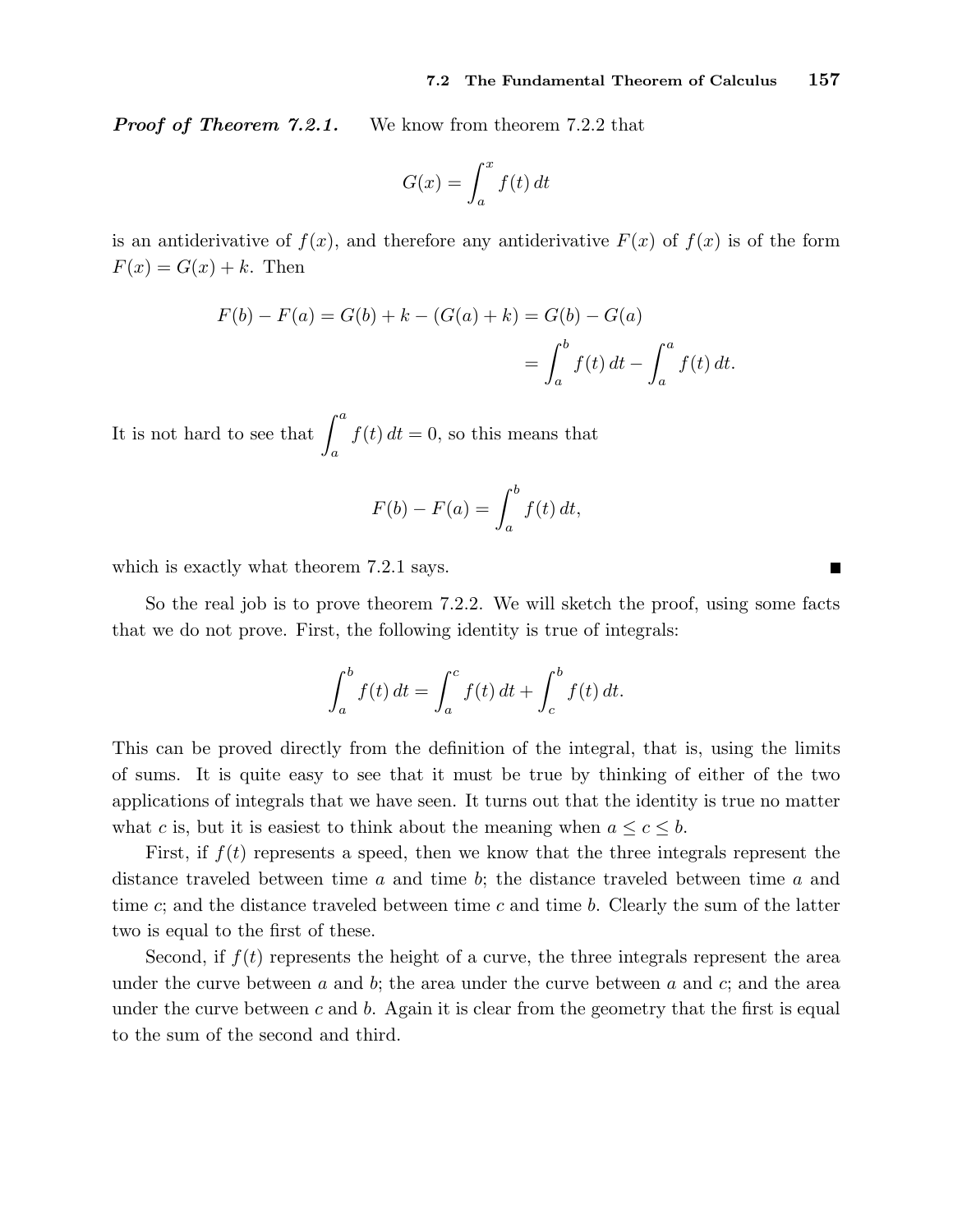Proof sketch for Theorem 7.2.2. We want to compute  $G'(x)$ , so we start with the definition of the derivative in terms of a limit:

$$
G'(x) = \lim_{\Delta x \to 0} \frac{G(x + \Delta x) - G(x)}{\Delta x}
$$
  
= 
$$
\lim_{\Delta x \to 0} \frac{1}{\Delta x} \left( \int_{a}^{x + \Delta x} f(t) dt - \int_{a}^{x} f(t) dt \right)
$$
  
= 
$$
\lim_{\Delta x \to 0} \frac{1}{\Delta x} \left( \int_{a}^{x} f(t) dt + \int_{x}^{x + \Delta x} f(t) dt - \int_{a}^{x} f(t) dt \right)
$$
  
= 
$$
\lim_{\Delta x \to 0} \frac{1}{\Delta x} \int_{x}^{x + \Delta x} f(t) dt.
$$

Now we need to know something about

$$
\int_{x}^{x+\Delta x} f(t) dt
$$

when  $\Delta x$  is small; in fact, it is very close to  $\Delta x f(x)$ , but we will not prove this. Once again, it is easy to believe this is true by thinking of our two applications: The integral

$$
\int_{x}^{x + \Delta x} f(t) dt
$$

can be interpreted as the distance traveled by an object over a very short interval of time. Over a sufficiently short period of time, the speed of the object will not change very much, so the distance traveled will be approximately the length of time multiplied by the speed at the beginning of the interval, namely,  $\Delta x f(x)$ . Alternately, the integral may be interpreted as the area under the curve between x and  $x + \Delta x$ . When  $\Delta x$  is very small, this will be very close to the area of the rectangle with base  $\Delta x$  and height  $f(x)$ ; again this is  $\Delta x f(x)$ . If we accept this, we may proceed:

$$
\lim_{\Delta x \to 0} \frac{1}{\Delta x} \int_{x}^{x + \Delta x} f(t) dt = \lim_{\Delta x \to 0} \frac{\Delta x f(x)}{\Delta x} = f(x),
$$

П

which is what we wanted to show.

It is still true that we are depending on an interpretation of the integral to justify the argument, but we have isolated this part of the argument into two facts that are not too hard to prove. Once the last reference to interpretation has been removed from the proofs of these facts, we will have a real proof of the Fundamental Theorem.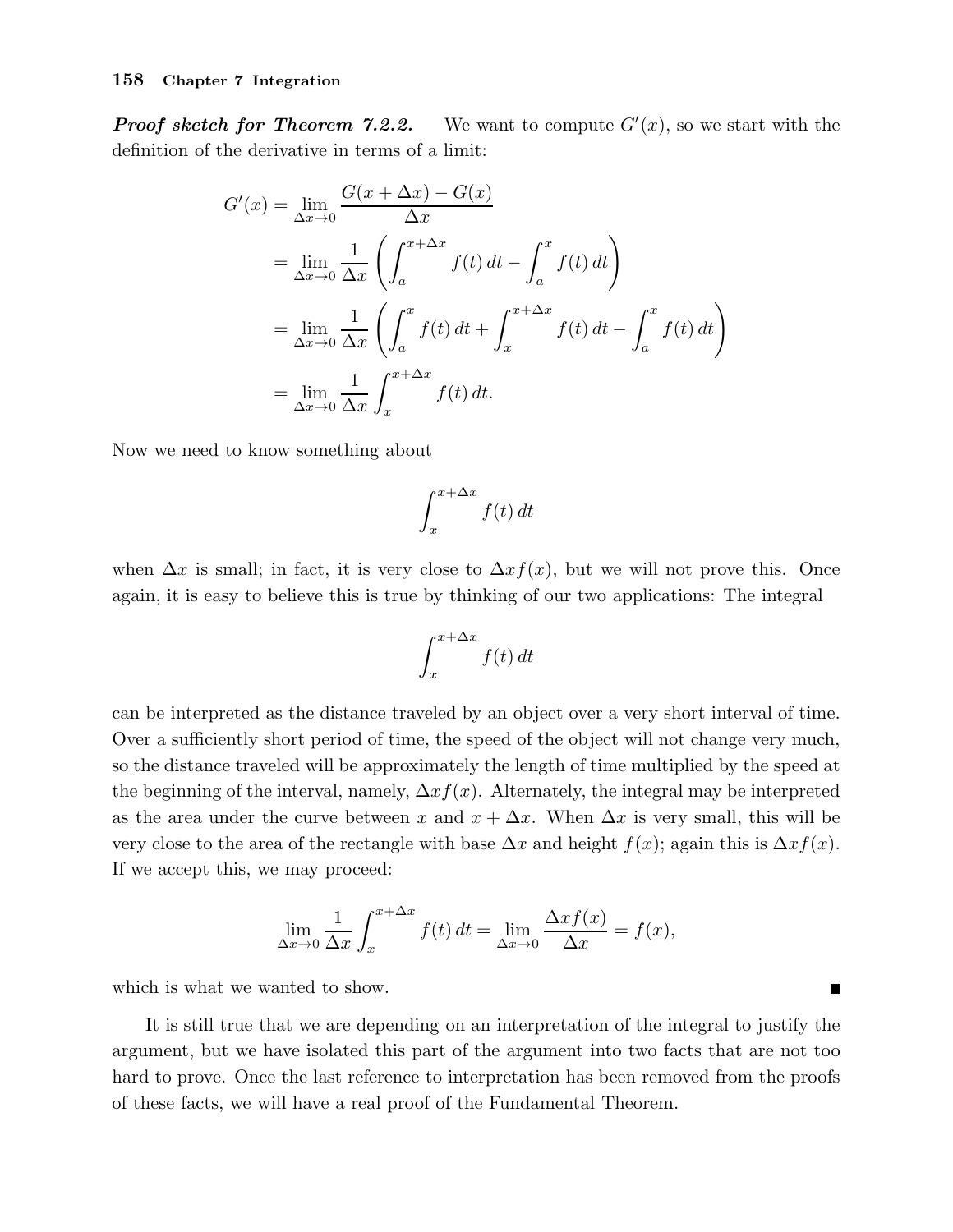Now we know that to solve certain kinds of problems, those that lead to a sum of a certain form, we "merely" find an antiderivative and substitute two values and subtract. Unfortunately, finding antiderivatives can be quite difficult. While there are a small number of rules that allow us to compute the derivative of any common function, there are no such rules for antiderivatives. There are some techniques that frequently prove useful, but we will never be able to reduce the problem to a completely mechanical process.

Because of the close relationship between an integral and an antiderivative, the integral sign is also used to mean "antiderivative". You can tell which is intended by whether the limits of integration are included:

$$
\int_1^2 x^2 \, dx
$$

is an ordinary integral, also called a definite integral, because it has a definite value, namely

$$
\int_{1}^{2} x^{2} dx = \frac{2^{3}}{3} - \frac{1^{3}}{3} = \frac{7}{3}.
$$

We use

$$
\int x^2 \, dx
$$

to denote the antiderivative of  $x^2$ , also called an **indefinite integral**. So this is evaluated as

$$
\int x^2 dx = \frac{x^3}{3} + C.
$$

It is customary to include the constant  $C$  to indicate that there are really an infinite number of antiderivatives. We do not need this  $C$  to compute definite integrals, but in other circumstances we will need to remember that the  $C$  is there, so it is best to get into the habit of writing the C. When we compute a definite integral, we first find an antiderivative and then substitute. It is convenient to first display the antiderivative and then do the substitution; we need a notation indicating that the substitution is yet to be done. A typical solution would look like this:

$$
\int_1^2 x^2 dx = \left. \frac{x^3}{3} \right|_1^2 = \frac{2^3}{3} - \frac{1^3}{3} = \frac{7}{3}.
$$

The vertical line with subscript and superscript is used to indicate the operation "substitute and subtract" that is needed to finish the evaluation.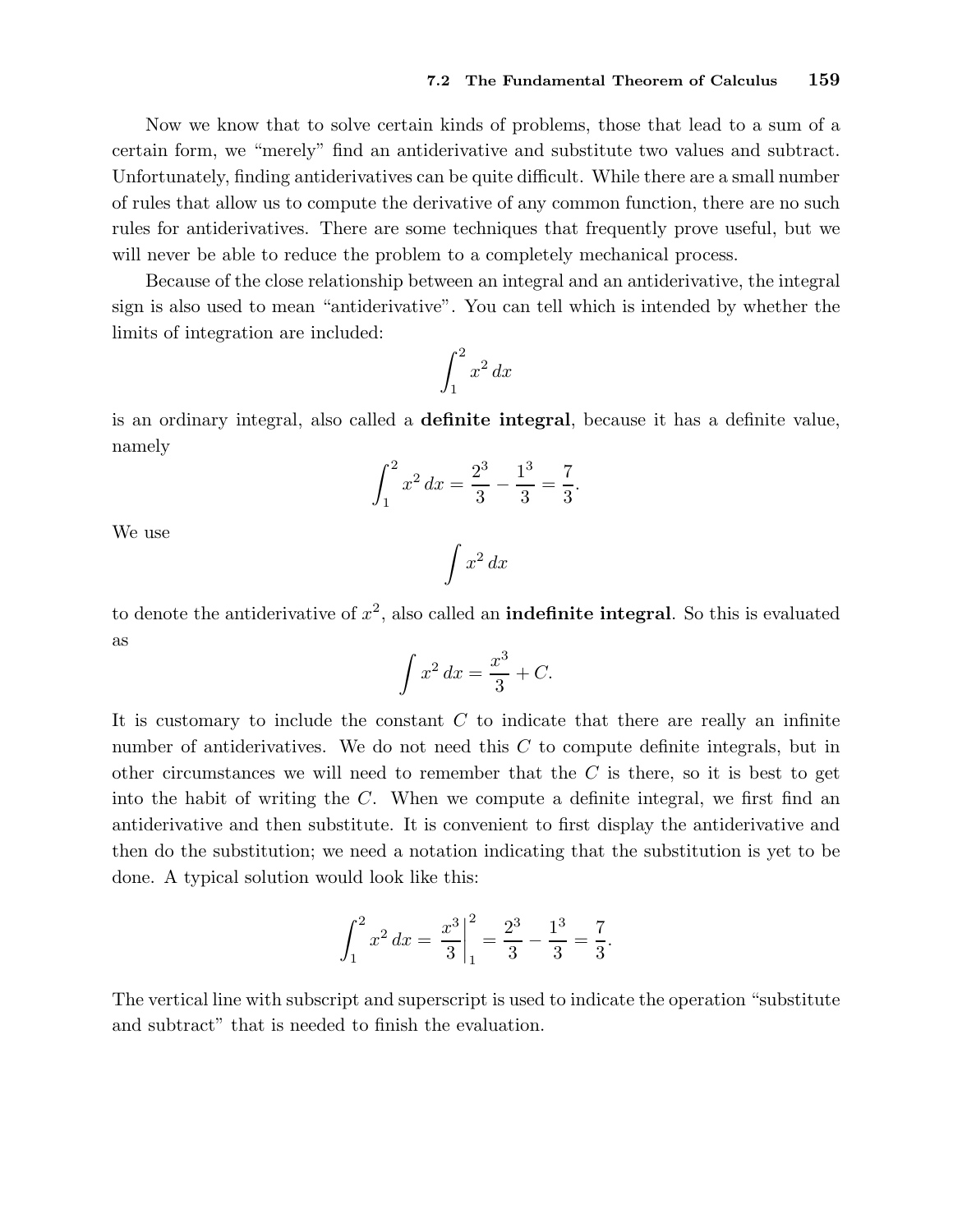# Exercises 7.2.

Find the antiderivatives of the functions:

1. 
$$
8\sqrt{x} \Rightarrow
$$
  
\n2.  $3t^2 + 1 \Rightarrow$   
\n3.  $4/\sqrt{x} \Rightarrow$   
\n4.  $2/z^2 \Rightarrow$   
\n5.  $7s^{-1} \Rightarrow$   
\n6.  $(5x+1)^2 \Rightarrow$   
\n7.  $(x-6)^2 \Rightarrow$   
\n8.  $x^{3/2} \Rightarrow$   
\n9.  $\frac{2}{x\sqrt{x}} \Rightarrow$   
\n10.  $|2t-4| \Rightarrow$ 

Compute the values of the integrals:

11. 
$$
\int_{1}^{4} t^{2} + 3t dt \Rightarrow
$$
  
\n12. 
$$
\int_{0}^{\pi} \sin t dt \Rightarrow
$$
  
\n13. 
$$
\int_{1}^{10} \frac{1}{x} dx \Rightarrow
$$
  
\n14. 
$$
\int_{0}^{5} e^{x} dx \Rightarrow
$$
  
\n15. 
$$
\int_{0}^{3} x^{3} dx \Rightarrow
$$
  
\n16. 
$$
\int_{1}^{2} x^{5} dx \Rightarrow
$$

\n- **17.** Find the derivative of 
$$
G(x) = \int_1^x t^2 - 3t \, dt \Rightarrow
$$
\n- **18.** Find the derivative of  $G(x) = \int_1^{x^2} t^2 - 3t \, dt \Rightarrow$
\n

**19.** Find the derivative of 
$$
G(x) = \int_{1}^{x} e^{t^2} dt \Rightarrow
$$

**20.** Find the derivative of 
$$
G(x) = \int_1^{x^2} e^{t^2} dt \Rightarrow
$$
  
**21.** Find the derivative of  $G(x) = \int_1^x \tan(t^2) dt$ 

**22.** Find the derivative of 
$$
G(x) = \int_1^{x^2} \tan(t^2) dt \Rightarrow
$$

#### SOME PROPERTIES OF INTEGRALS  $7.3$

Suppose an object moves so that its speed, or more properly velocity, is given by  $v(t)$  =  $-t^2 + 5t$ , as shown in figure 7.3.1. Let's examine the motion of this object carefully. We know that the velocity is the derivative of position, so position is given by  $s(t)$  =  $-t^3/3 + 5t^2/2 + C$ . Let's suppose that at time  $t = 0$  the object is at position 0, so  $s(t) = -t^3/3 + 5t^2/2$ ; this function is also pictured in figure 7.3.1.

 $\Rightarrow$ 

Between  $t = 0$  and  $t = 5$  the velocity is positive, so the object moves away from the starting point, until it is a bit past position 20. Then the velocity becomes negative and the object moves back toward its starting point. The position of the object at  $t = 5$  is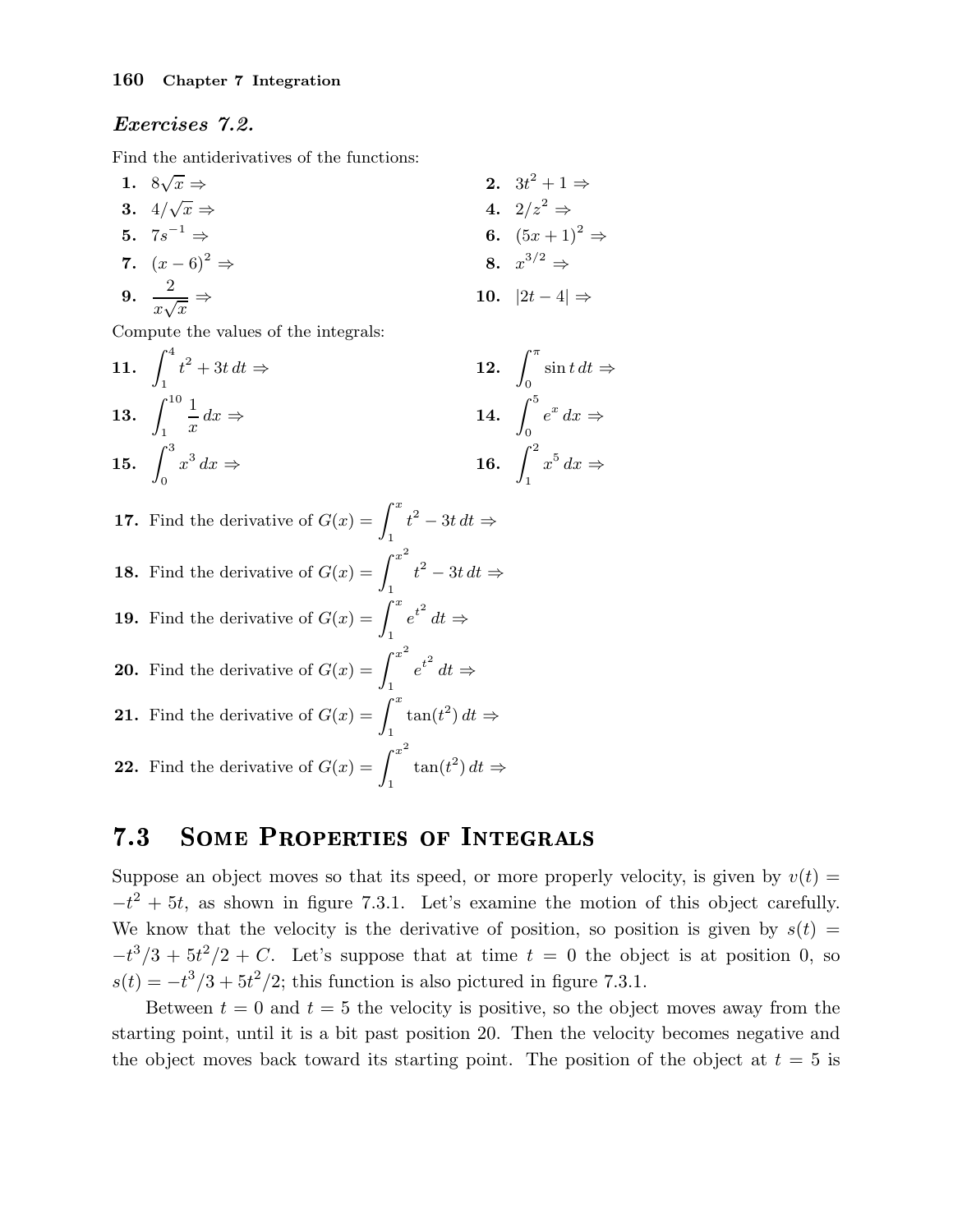

Figure 7.3.1 The velocity of an object and its position.

exactly  $s(5) = 125/6$ , and at  $t = 6$  it is  $s(6) = 18$ . The total distance traveled by the object is therefore  $125/6 + (125/6 - 18) = 71/3 \approx 23.7$ .

As we have seen, we can also compute distance traveled with an integral; let's try it.

$$
\int_0^6 v(t) dt = \int_0^6 -t^2 + 5t dt = \left. \frac{-t^3}{3} + \frac{5}{2} t^2 \right|_0^6 = 18.
$$

What went wrong? Well, nothing really, except that it's not really true after all that "we can also compute distance traveled with an integral". Instead, as you might guess from this example, the integral actually computes the net distance traveled, that is, the difference between the starting and ending point.

As we have already seen,

$$
\int_0^6 v(t) dt = \int_0^5 v(t) dt + \int_5^6 v(t) dt.
$$

Computing the two integrals on the right (do it!) gives  $125/6$  and  $-17/6$ , and the sum of these is indeed 18. But what does that negative sign mean? It means precisely what you might think: it means that the object moves backwards. To get the total distance traveled we can add  $125/6 + 17/6 = 71/3$ , the same answer we got before.

Remember that we can also interpret an integral as measuring an area, but now we see that this too is a little more complicated than we have suspected. The area under the curve  $v(t)$  from 0 to 5 is given by

$$
\int_0^5 v(t) \, dt = \frac{125}{6},
$$

and the "area" from 5 to 6 is

$$
\int_5^6 v(t) \, dt = -\frac{17}{6}.
$$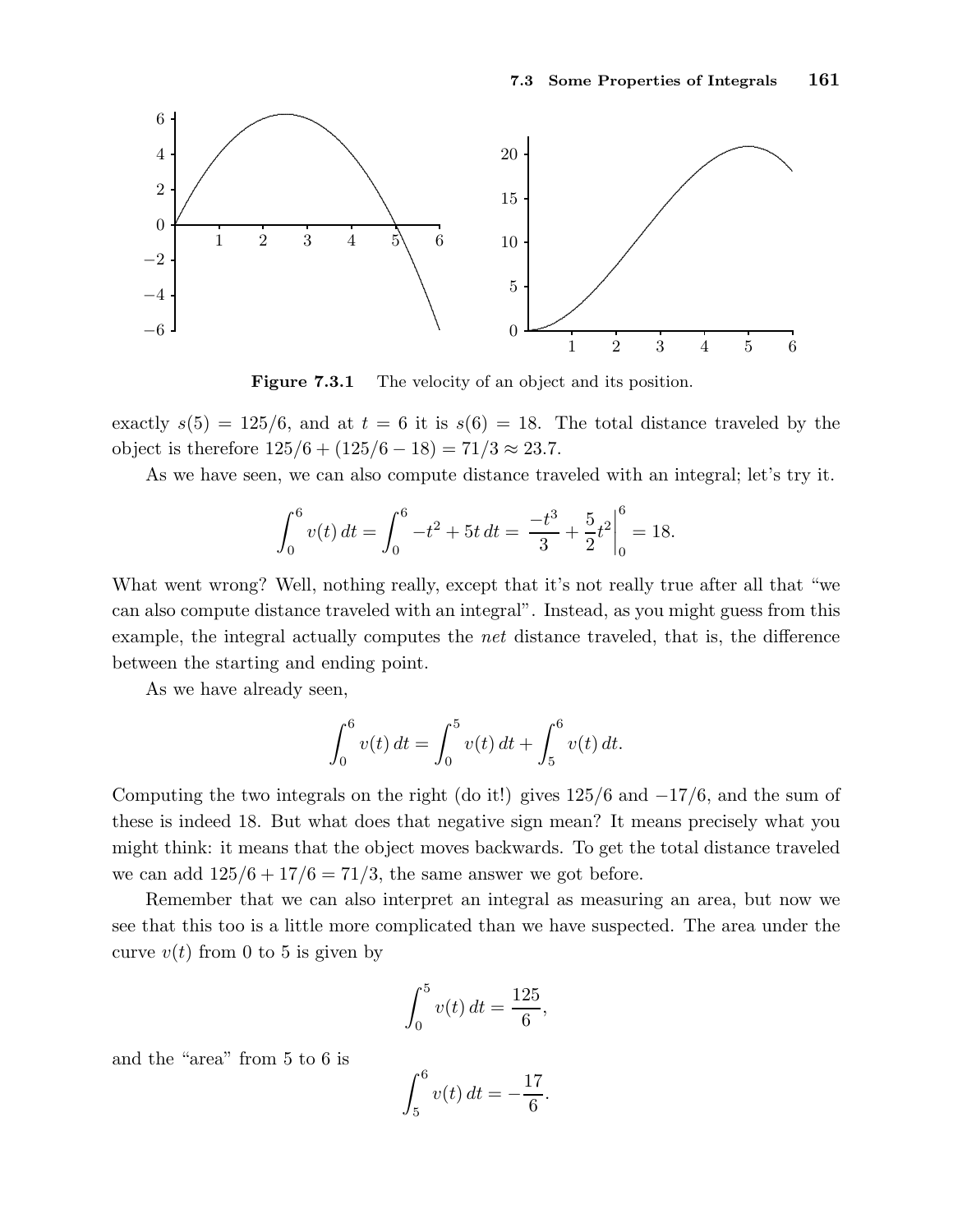In other words, the area between the x-axis and the curve, but under the x-axis, "counts as negative area". So the integral

$$
\int_0^6 v(t) \, dt = 18
$$

measures "net area", the area above the axis minus the (positive) area below the axis.

If we recall that the integral is the limit of a certain kind of sum, this behavior is not surprising. Recall the sort of sum involved:

$$
\sum_{i=0}^{n-1} v(t_i) \Delta t.
$$

In each term  $v(t)\Delta t$  the  $\Delta t$  is positive, but if  $v(t_i)$  is negative then the term is negative. If over an entire interval, like 5 to 6, the function is always negative, then the entire sum is negative. In terms of area,  $v(t)\Delta t$  is then a negative height times a positive width, giving a negative rectangle "area".

So now we see that when evaluating

$$
\int_5^6 v(t) \, dt = -\frac{17}{6}
$$

by finding an antiderivative, substituting, and subtracting, we get a surprising answer, but one that turns out to make sense.

Let's now try something a bit different:

$$
\int_6^5 v(t) dt = \left. \frac{-t^3}{3} + \frac{5}{2} t^2 \right|_6^5 = \frac{-5^3}{3} + \frac{5}{2} 5^2 - \frac{-6^3}{3} - \frac{5}{2} 6^2 = \frac{17}{6}.
$$

Here we simply interchanged the limits 5 and 6, so of course when we substitute and subtract we're subtracting in the opposite order and we end up multiplying the answer by −1. This too makes sense in terms of the underlying sum, though it takes a bit more thought. Recall that in the sum

$$
\sum_{i=0}^{n-1} v(t_i) \Delta t,
$$

the  $\Delta t$  is the "length" of each little subinterval, but more precisely we could say that  $\Delta t = t_{i+1} - t_i$ , the difference between two endpoints of a subinterval. We have until now assumed that we were working left to right, but could as well number the subintervals from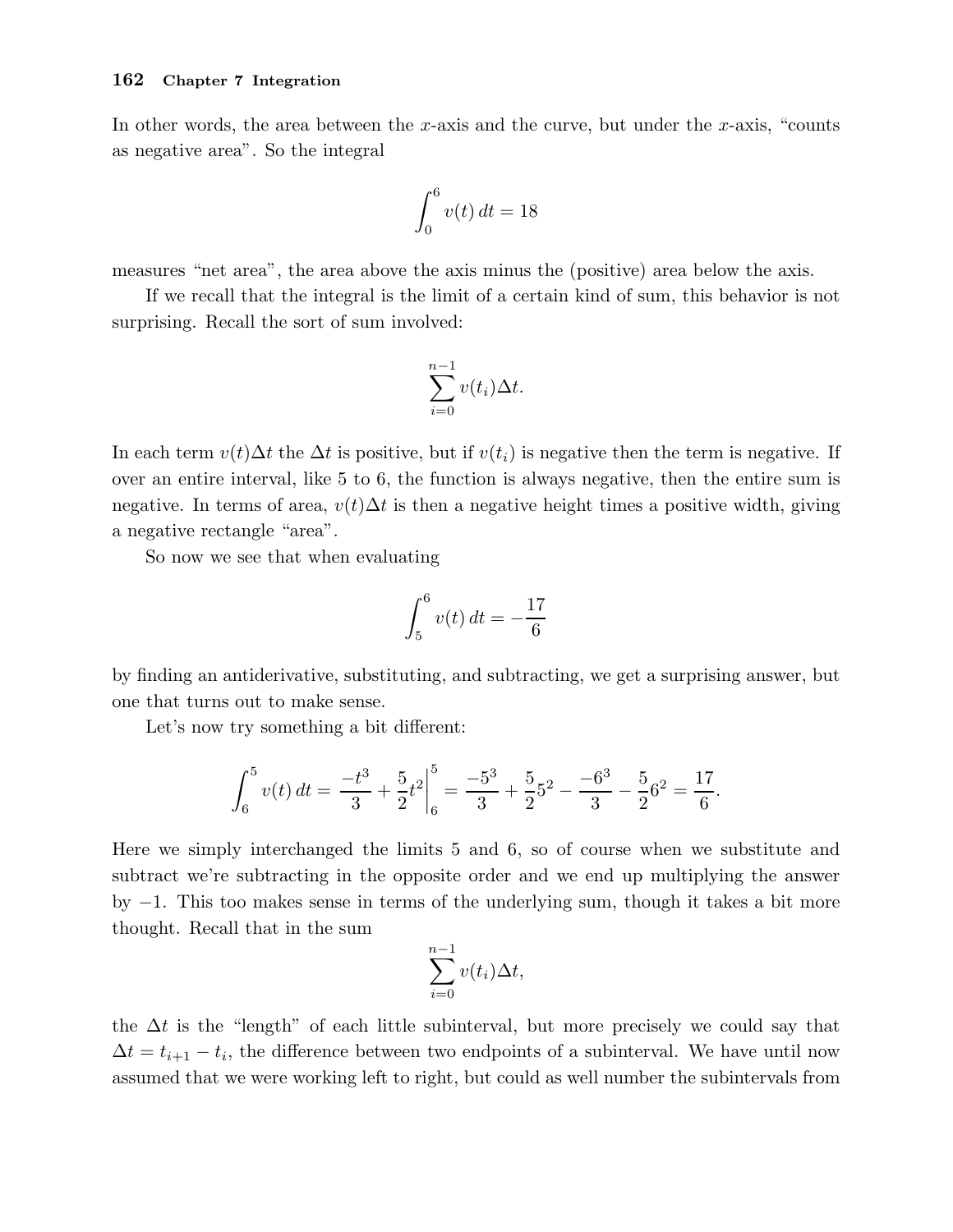right to left, so that  $t_0 = b$  and  $t_n = a$ . Then  $\Delta t = t_{i+1} - t_i$  is negative and in

$$
\int_6^5 v(t) dt = \sum_{i=0}^{n-1} v(t_i) \Delta t,
$$

the values  $v(t_i)$  are negative but also  $\Delta t$  is negative, so all terms are positive again. On the other hand, in

$$
\int_5^0 v(t) dt = \sum_{i=0}^{n-1} v(t_i) \Delta t,
$$

the values  $v(t_i)$  are positive but  $\Delta t$  is negative, and we get a negative result:

$$
\int_5^0 v(t) dt = \left. \frac{-t^3}{3} + \frac{5}{2} t^2 \right|_5^0 = 0 - \frac{-5^3}{3} - \frac{5}{2} 5^2 = -\frac{125}{6}.
$$

Finally we note one simple property of integrals:

$$
\int_{a}^{b} f(x) + g(x) \, dx = \int_{a}^{b} f(x) \, dx + \int_{a}^{b} g(x) \, dx.
$$

This is easy to understand once you recall that  $(F(x) + G(x))' = F'(x) + G'(x)$ . Hence, if  $F'(x) = f(x)$  and  $G'(x) = g(x)$ , then

$$
\int_{a}^{b} f(x) + g(x) dx = (F(x) + G(x))|_{a}^{b}
$$
  
= F(b) + G(b) - F(a) - G(a)  
= F(b) - F(a) + G(b) - G(a)  
= F(x)|\_{a}^{b} + G(x)|\_{a}^{b}  
= \int\_{a}^{b} f(x) dx + \int\_{a}^{b} g(x) dx.

In summary, we will frequently use these properties of integrals:

$$
\int_a^b f(x) dx = \int_a^c f(x) dx + \int_c^b f(x) dx
$$

$$
\int_a^b f(x) + g(x) dx = \int_a^b f(x) dx + \int_a^b g(x) dx
$$

$$
\int_a^b f(x) dx = -\int_b^a f(x) dx
$$